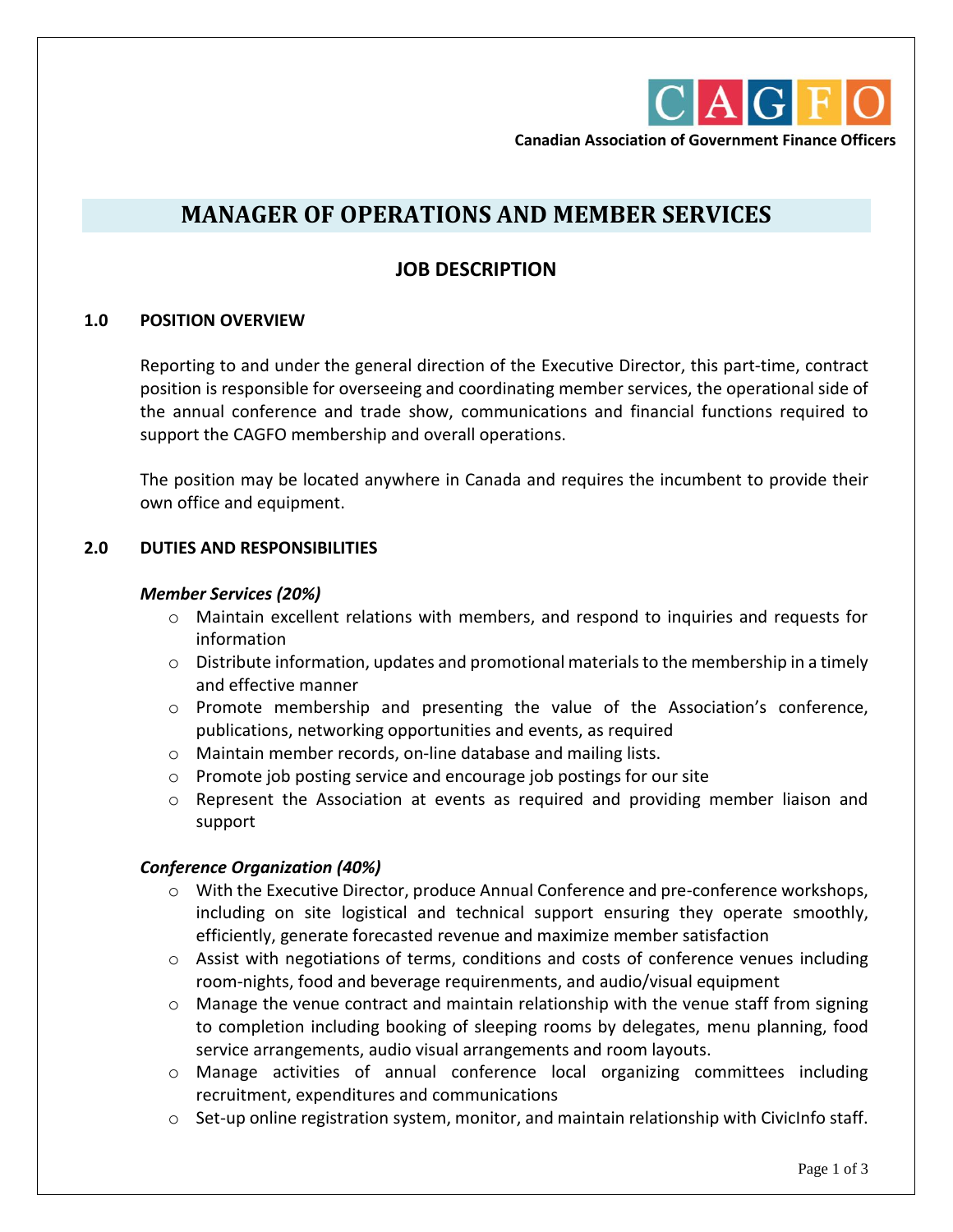- $\circ$  Respond to enquiries from potential and registered delegates. Address questions around registrations including cancellations, transfers and changes.
- o Maintain communicate with delegates to disseminate accurate and timely information about the conference.
- o Distribute promotional materials to sponsors and trade show representatives in a timely and effective manner
- $\circ$  Organize and manage the trade show at the conference including contracting with pipe and drape supplier and maintaining database of ongoing and potential connections.
- $\circ$  Maintain relationship with ongoing and potential exhibitors and encourage their timely registration into the trade show.
- o Produce and design conference guide, production through distribution
- $\circ$  Prepare participant lists, nametags and coordinate collection and distribution of delegate material
- o Manage the registration desk and coordination centre at the conference including use of volunteer staffing
- o Manage and speaker/presentation requirements and coordinate speakers at the conference.
- o Provide post-event communication support, including evaluation collection, thank you cards, etc.

#### *Communication (20%)*

- $\circ$  Prepare and circulate our 6-page quarterly newsletter including collecting contributions and drafting articles when needed.
- o Manage the Association's website, including regular updates to ensure information is both current and accurate
- o Utilize LinkedIn and other social media to leverage the use of the website for marketing and promotion.
- o Coordinate other conference promotion as needed.
- $\circ$  Manage promotional and conference materials from layout through distribution
- o Manage and promote National job posting service through Civic Info
- o Draft routine and non-routine business correspondence
- o Undertake research, analysis, discussion and consultation to advance strategic directions/initiatives established by the Board
- o Coordinate production and distribution of print materials

#### *Financial (10%)*

- o Maintain Accounting records for the Association
- $\circ$  Perform all accounts payable transactions in an efficient and timely manner, review invoices and expense claims for accuracy,
- $\circ$  Process all accounts receivable, reconcile revenues received again registrations and follow up on outstanding monies owed.
- o Prepare bank deposits and maintain relationship with the bank
- o Provide progress reports to the Executive Director and the Board